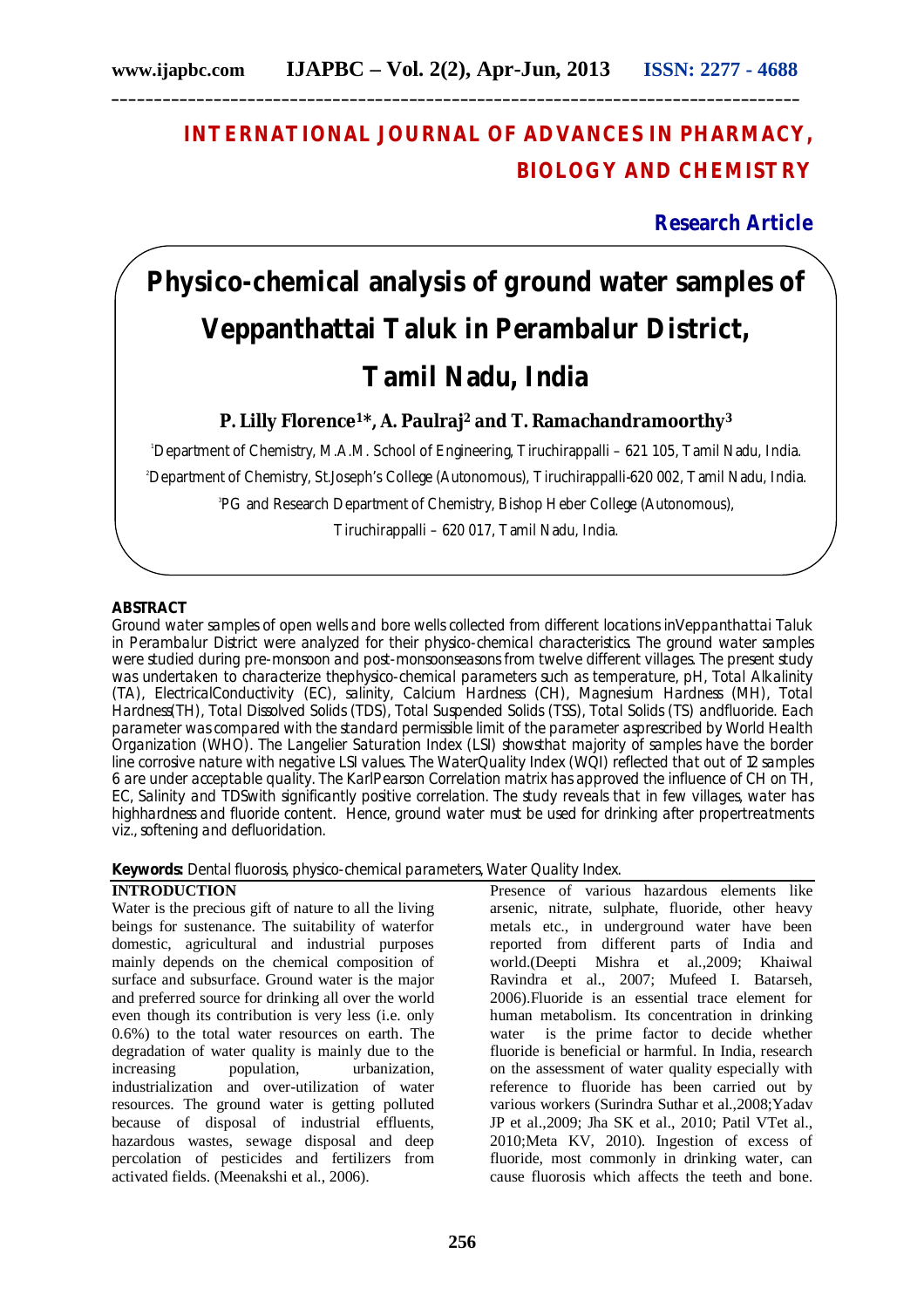(Mariappanet al., 1999; AKM Fazul Hoque et al., 2003)

The present study was therefore undertaken to investigate the qualitative analysis of some physicochemical parameters including natural fluoride levels in Veppanthattai Taluk in Perambalur District,Tamil Nadu, India.

#### **Details of study area**

#### **Geological setup**

Perambalur is a District which is located in the centre part of Tamil Nadu in India. The total geographical area of the District is 3, 69,007 ha. But only about 71,624 ha area is used for irrigation. This District has 2, 37,136 ha of gross sown area and 2, 16,422 ha of net sown area. Veppanthattai Taluk is taken as the study area for this research in Perambalur District. The Talukhas very good amount of mineral deposits. Celeste, lime stone, shale, sand stone, canker and phosphate are found in various places in Veppanthattai Taluk. A considerable quantity of building stone is quarried in Veppanthattai Taluk. (en.wikipedia.org/wiki/Veppanthattai\_taluk)

#### **Location and climate**

Veppanthattai is one of the prominent Taluks in Perambalur District of Tamil Nadu. This town islocated 13 km away from Perambalur on the way to Attur. The town faces Krishnapuram in theNorthern side, Esanai in the Southern side and Valikandapuram in the Eastern side. The study arealies in the southern plateau and hill zone of agro-climate regional planning with characteristics ofsemi-arid climate. The average rainfall of the District is 908 mm. In a year the study area getsabout 52% rainfall during Northeast monsoon, about 34% in the Southwest monsoon timing andapproximately14% in the winter and summer seasons.

#### **Hydro-geological conditions**

In the study area, the ground water resource through bore wells and open wells contribute about68% for irrigation.

#### **Agriculture and irrigation**

Cashew, paddy, groundnut, sugarcane and millets are the major crops cultivated in this District. At present, maize and onion (small) are produced in large quantity in Perambalur District.

#### **Population**

As per 2011 census 564,511 people live in Perambalur District in which 281,436 were male and283,075 were female. The literacy rate of this District was 74.68. Total area of this district is about1,750 km2.The population density (persons per sq.km.) is of 323 as per census 2011.

(Source:"2011 Census of India" Directorate of Census Operations - Tamil Nadu).

#### **MATERIALS AND METHODS**

#### **Physico-chemical Analysis of Water Quality Parameters**

Selection of water sources and villages was done by random sampling procedure. Water samples of 24 in number (12 in the pre-monsoon and 12 in the post-monsoon) have been collected from bore wells and open wells of Veppanthattai Taluk during June-July, 2009 and December 2009 –January 2010. The samples were assessed for seasonal variations in their water quality profile. Twelve locations selected for water sampling were<br>Agaram, Arumbavur, Kaikalathur, Agaram, Arumbavur, Neikuppai,Peraiyur, Pillangulam, Poolambadi, Thondamandurai, Thondappadi, Valikandapuram,Veppanthattai-North and Veppanthattai-South. The samples were collected in sterilized bottles and analyzed for various physico-chemical parameters. To analyse various parameters the standard procedures given in APHA (1998) was followed. The temperature of water samples was recorded on the spot using thermometer. pH meter (Systronicsdigital model 335)was used to determine the hydrogen ion concentration. The samples were analyzed for EC using Conductivity meter. Total Alkalinity (TA) was estimated by neutralizing with Standard HCl acid. Salinity and Total Dissolved Solids (TDS) were estimated using Systronics water analyzer. Total Hardness (TH) and Calcium Hardness (CH) as  $CaCO<sub>3</sub>$  was determined titrimetrically, using standard EDTA. The calculation of Magnesium Hardness (MH) was done by subtracting the CH from TH value. Fluoride was analyzed by SPANDS [2-(psulphophenylazo)1,8-dihydroxynaphthalene-3,6-disulphonic acid tri sodium salt), $C_{16}H_9N_2O_{11}S_3Na_3$ ] colorimetric method.

#### **Statistical Analysis**

The statistical parameters like mean, SD, SE, correlation coefficient and t-test were calculated for physico-chemical parameters. (i) The mean and standard deviations are used to know the chemical parameters which are deviating from WHO standard. Whenever mean exceeds the permissible limit fixed by WHO, it is concluded that those particular places are all contaminated with respect to that chemical parameter. (ii) Correlation analysis was used to know the increasing or decreasing tendency of the physico-chemical parameter related with monsoon. Paired t-test is used to know the impact of monsoon on the parameters.

#### **Student's t-test**

A student's t-test was carried out between the means of parameters for pre-monsoon and postmonsoon seasons. To examine the significant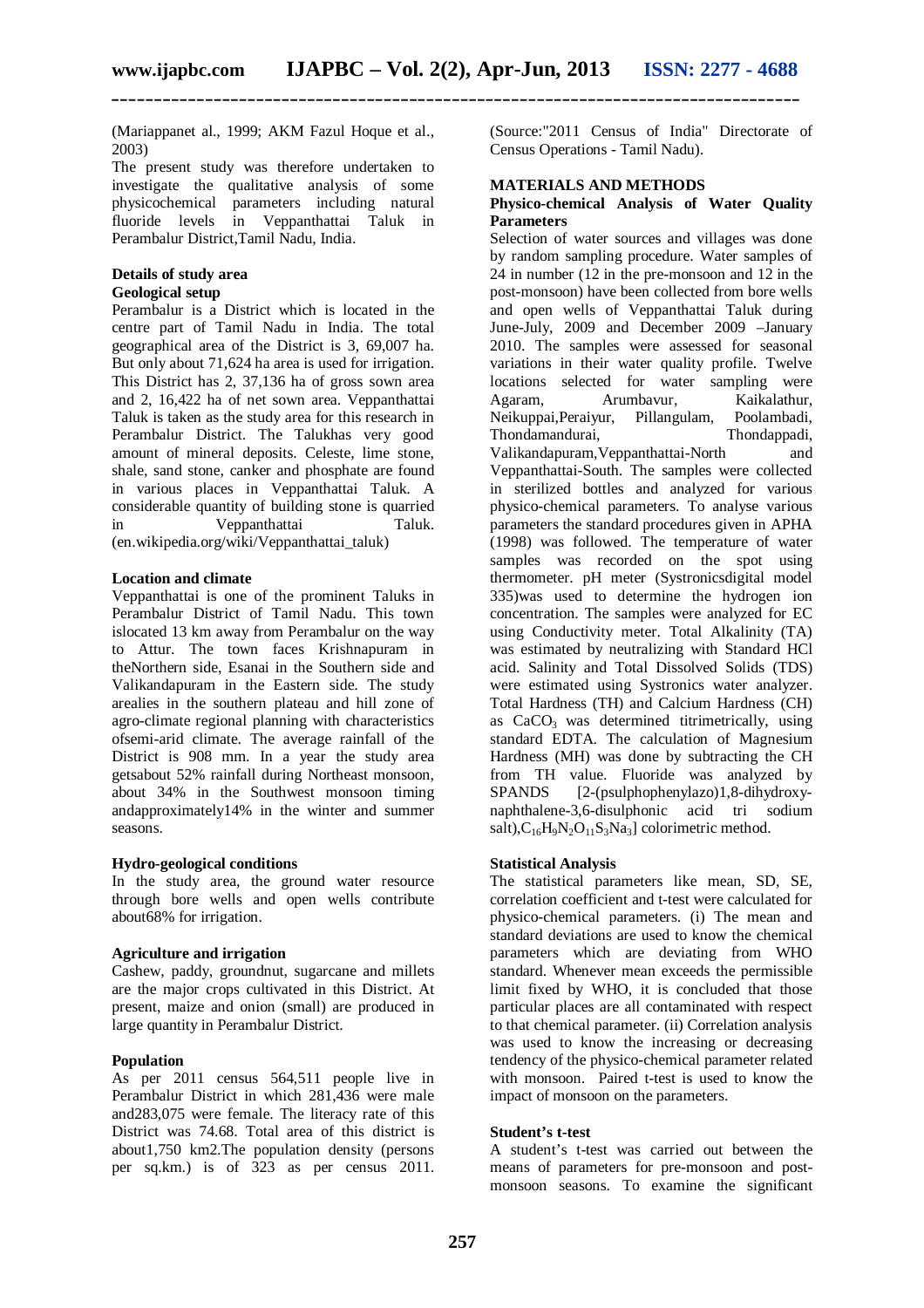**\_\_\_\_\_\_\_\_\_\_\_\_\_\_\_\_\_\_\_\_\_\_\_\_\_\_\_\_\_\_\_\_\_\_\_\_\_\_\_\_\_\_\_\_\_\_\_\_\_\_\_\_\_\_\_\_\_\_\_\_\_\_\_\_\_\_\_\_\_\_\_\_\_\_\_\_\_\_\_\_\_**

difference between the means, the student's t-test is computed by adopting the formula, which follows t-distribution with (n-1) degrees of freedom, is given by

$$
\mathbf{t} = \frac{\overline{\mathbf{x}}_1 - \overline{\mathbf{x}}_2}{\mathbf{S}_2 \left( \frac{1}{\mathbf{n}_1} + \frac{1}{\mathbf{n}_2} \right)}
$$

where  $x_1$  is the mean variable of pre-monsoon,  $x_2$  is the mean variable of post-monsoon,  $S_2$  is the variance of combined sample,  $n_1$  is the number of observations on variable of pre-monsoon and  $n_2$ is the number of observations on variable of postmonsoon. If the computed value is greater than the critical value, the difference is significant (Murray JJ,1986).

#### **Langelier Saturation Index**

The Langelier Saturation Index (LSI; also called Langelier Stability Index) is a calculated number used to predict the calcium carbonate stability of water; that is, whether water will precipitate, dissolve, or be in equilibrium with calcium carbonate. Usually the LSI value ranges from -3 to +3.The LSI is expressed as the difference between the actual system pH and the saturation pH.

$$
LSI = pH - pHs
$$
  

$$
pHs = (9.3 + A + B) \cdot (C + D)
$$

where  $\mathbf{p} \mathbf{H} = -\log[\mathbf{H}^+]$ ,

 $A = (Log_{10} [TDS] - 1) / 10$  $\mathbf{B} = -13.12 \times \text{Log}_{10} (T^{\circ}C + 273) + 34.55$  $C = Log_{10} [Ca^{+2} \text{ as } CaCO_3] - 0.4$  $D = Log_{10}$  [alkalinity as  $CaCO<sub>3</sub>$ ]  **pHs** = pH for a saturated solution of CaCO<sub>3</sub>, **T**= Temperature in ˚C

If the actual pH of the water is below the calculated saturation pH, the LSI is negative, which makes the  $CaCO<sub>3</sub>$  to dissolve in water and the water has a very limited scaling potential. If the actual pH exceeds pHs, the LSI is positive, and being supersaturated with  $CaCO<sub>3</sub>$ , the water has a tendency to form a scale. At increasing positive index values, the scaling potential increases. According to Langelier, the corrosive action of water is mainly due to the presence of excess freeCO<sub>2</sub> and carbonates of calcium and magnesium. The interaction of free  $CO<sub>2</sub>$  with calcium and magnesium carbonates affects the carbonate equilibrium that leads to corrosion. The lower the pH with high free carbon dioxide, the higher will be the potential level of corrosion compared to the higher pH with low free  $CO<sub>2</sub>$ (Langelier, 1946).

#### **Water Quality Index (WQI)**

Water quality index (Tiwari and Mishra 1985) expresses overall water quality based on several water quality parameters. Water Quality Index is computed by the following formula

**WQI = Antilog [SWn, n-1 1log 10qn]**

where,  $W_n$ , Weightage =  $K/S_n$  and  $K$ , constant = 1/  $S_{n, n=1} 1 / S_i$ 

 $S_n$  and  $S_i$  correspond to the WHO / ICMR standard value of the parameters. Quality rating (q) is calculated as

#### **Qni= [(Vactual – V ideal) / (Vstandard - V ideal)] x 100**

where  $\mathbf{q}_{ni}$  = quality rating of i<sup>th</sup> parameter for a total of n water samples

**V**<sub>actual</sub>= value of the water quality parameter obtained from the laboratory analysis.

 $V_{standard}$  = value of the water quality parameter obtained from the standard tables.

**V ideal** for  $pH = 7$  and for the other parameters it is equivalent to zero.

#### **RESULTS AND DISCUSSION**

Season-wise chemical compositions of 12 water samples of Veppanthattai Taluk, Perambalur District in the pre-monsoon and post-monsoon seasons are presented in Table 1. Descriptive statistics of water samples in pre-monsoon and post-monsoon of Veppanthattai Taluk, Perambalur District is shown in Table 2. Potable status of ground water samples in the Veppanthattai Taluk of Perambalur District in pre-monsoon and postmonsoon seasons is shown in Table 3.The temperature mean values of Veppanthattai region water samples were 32°C and 28.6°C in the premonsoon and post-monsoon seasons respectively. It is obvious that the samples collected from bore wells were found to have higher temperature than open wells.The increase in temperature decreases the portability of water due to expel of taste imparting  $CO_2$ and other gases. Thus, the taste of sample differs from place to place (Karunakaran et al., 2009).

The pH mean values of the water samples in the pre-monsoon and post-monsoon seasons were7.26 and 7.24 respectively. This approves that the nature of ground water samples vary from slightly acidic to slightly alkaline. All the samples were registered with the pH values between 6.5and 8.5 as per WHO. The TDS content of Valikandapuram was recorded as 307.7 mg/l with 0.482mS of EC during the pre-monsoon which gets diluted to 272.4mg/l (EC 0.465 mS) in the post - monsoon.

The TDS content of water samples in the premonsoon (mean 423.8 mg/l) wascomparatively greater than in the post-monsoon (mean 376.5 mg/l). The TDS values of watersamples were found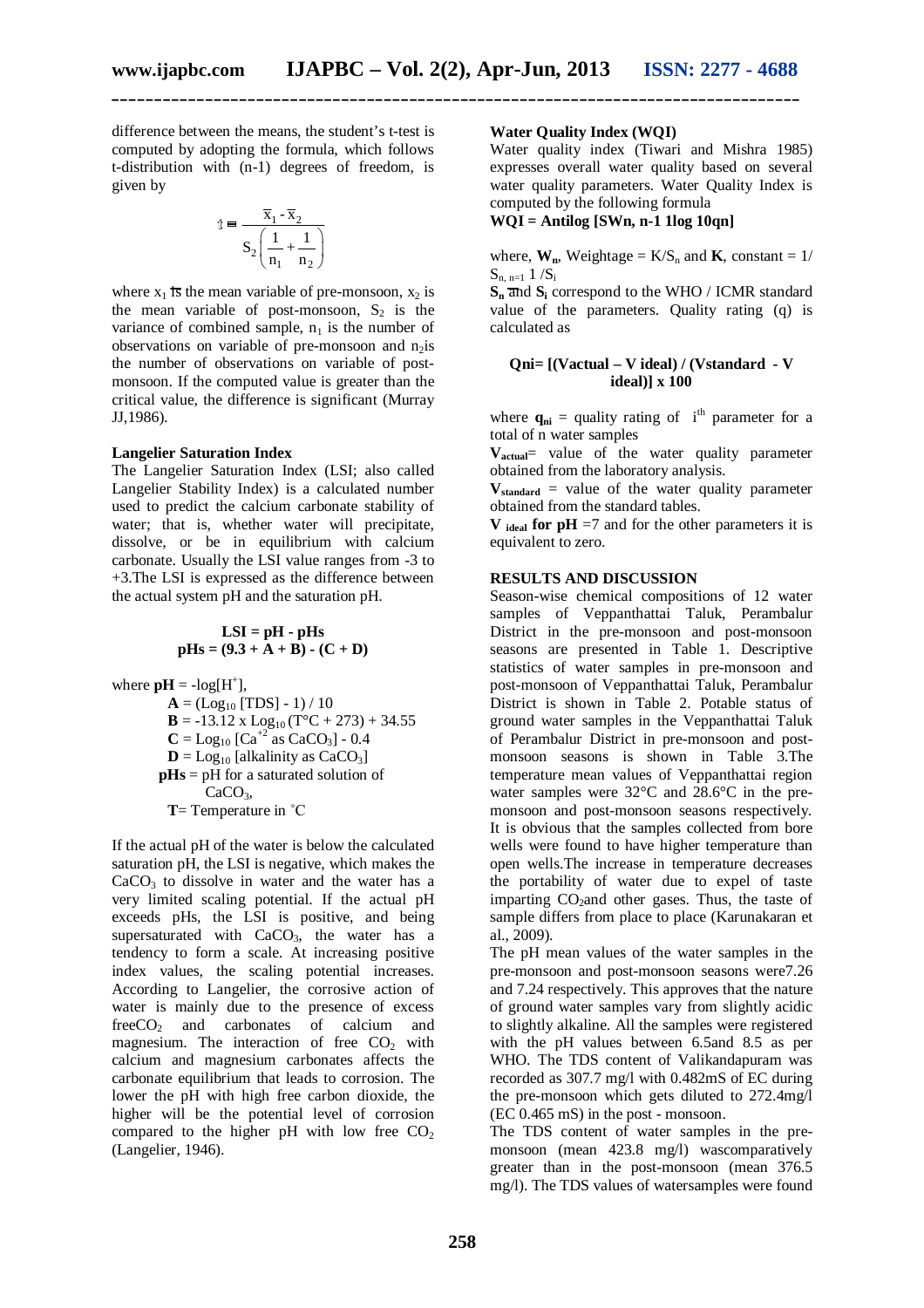within the desirable limit of WHO (i.e.) 500mg/l except Neikuppai (579.8mg/l) and Veppanthattai\_north (501.5 mg/l) in pre-monsoon. EC value is an index to represent thetotal concentration of soluble salts in water. The mean total alkalinity (TA) of the water samples ofVeppanthattai area were 274.8mg/l and 276 mg/l in the pre-monsoon and post-monsoon seasons. The salinity values of water samples ranged from 280.0 to 498.8 mg/l and 241.4 to 430.2 mg/l in the premonsoon and post-monsoon seasons respectively. The samples were registered with high TA and salinity values than the values recommended limit of WHO (200 mg/l). The impact of rainfall at the sampling stations has influenced marginal changes with respect to carbonate and bicarbonate ions. The same trend has been reported in Ramanathapuram District also. (Sivasankar,V. et al.,2009). In the premonsoon and post-monsoon seasons,  $Ca^{2+}$  was observed with the mean values of 195.4 mg/l and 174.9 mg/l respectively. The  $Mg^{2+}$  mean values of the water samples in the pre-monsoon and postmonsoon seasons were 104.1mg/l and 92.2 mg/l respectively. The Ca<sup>2+</sup>and Mg<sup>2+</sup> concentrations get<br>decreased during post-monsoon (excent during post-monsoon (except Thondamandurai) as compared to the pre-monsoon. The presence of CH and MH in all water samples is more than the recommended limit of WHO (CH= 75 mg/l; MH=30 mg/l). The total hardness of the water samples varied between 237.7 mg/l and 373.1 mg/l in pre-monsoon and between 197.9 mg/l and328.5 mg/l in post-monsoon.

The ground water samples of Veppanthattai Taluk also were found to be hard (100-300 mg/l) to very hard (> 300mg/l) as suggested by Sawyer and Mc Carty (1967). The ground water samples were observed with the 33.3% and 25% of very hard nature in the pre-monsoon and post-monsoon respectively. The very hard nature was converted to hard nature in the study area Veppanthattai north (373.1mg/l to 277.5mg/l) thus revealed the change in the quality of soil when the water table gets raised in post-monsoon. The total ground water samples of study area wereregistered with 100% belonging to fresh type (TDS<1000mg/l) in both pre-monsoon and post-monsoonseasons as per TDS classification given by Fetter (1990). The fluoride content of the

samples varied from 0.89 mg/l to 2.00mg/l and 0.81 mg/l to 1.76 mg/l in the pre-monsoon and post-monsoon respectively. There were 6 out of 12 samples in pre-monsoon and 2 out of 12samples in post-monsoon have exceeded the permissible limit of 1.5 mg/l (WHO). As reported earlier (Ramachandramoorthy et al., 2009), the dissolution of fluoride bearing minerals may be contributing the high percentage of fluoride in water samples. In this attempt, the suitable conditions for the dissolution of CaF2 in the potable water are slightly alkaline pH and moderate EC and being

approved by the positive correlation value of F-CH  $(r=0.3705$  in pre-monsoon;  $r = 0.5334$  in postmonsoon).Fig. 2 Comparison between total hardness and fluoride content for water samples of the study area during (a) pre-monsoon season and (b) post-monsoon season. Scatter Diagram for EC and TDS (a) Pre-monsoon season (b) Postmonsoon seasons is shown in Fig.3.

Student's t-tests are carried out for the combined data of pre-monsoon and post-monsoon seasons to determine the seasonal effect on groundwater. Results of t-tests are shown in Table 1. The critical value of t-test for  $df = 22$  is 2.074 which is greater than the computed values of t-test for allthe variables (pH, EC, TA, SAL, CH, MH, TH, TDS, TSS, TS and fluoride content), the difference of means is not significant at 0.05 level in both of the seasons pre-monsoon and post-monsoon. It is inferred clearly from the results that there is no seasonal effect on the mean values of groundwater quality.

The Karl Pearson Correlation matrix has been calculated for the water quality parameters are displayed in Table 4. The correlation between CH and TH is significantly positive  $(r > 0.7)$  which ensures the utmost contribution of calcium for the TH. The correlation between salinity, EC and TDS is quite significant with respect to one another. The 'r' values for CH- Salinity, CH-TH and CH-TDS in both the seasons were good and they substantiate a direct influence and contribution of calcium ions to the salinity, TH and TDS which is in agreement with the studies conducted by Lagenegger (1990), Edet (1993) and Suman Mor (2003) et al. The correlation between pH and F was found to be negative in the pre-monsoon season(-0.021) and positive in the post-monsoon season (0.035). It was reported that the negative correlation between pH and F indicates that an increase in pH decreases the dissolution of F ions. The positive nature of 'r' values for F-CH in the pre-monsoon season was0.371 and in the post-monsoon season was 0.534 confirm that the elements behave nonconservatively.

Langelier Saturation Index was computed to understand the corrosive action of water samples.Fig.4 illustrates that 8.3 % of the samples were observed to show the tendency to cause corrosion (-LSI value) in both the seasons. The positive LSI values of about 50 % and 67% were observed to show the tendency for slightly scale forming and corrosive in the pre-and post-monsoon seasons respectively. 42% of water samples in the pre-monsoon and 25% of water samples in the post-monsoon season were observed with positive LSI values account for scale forming but noncorrosive nature. The very hard nature of the water samples may be the reason for  $CaCO<sub>3</sub>$  deposit, but in the pre-monsoon season, the concentration of the constituents causing deposition gets decreased as a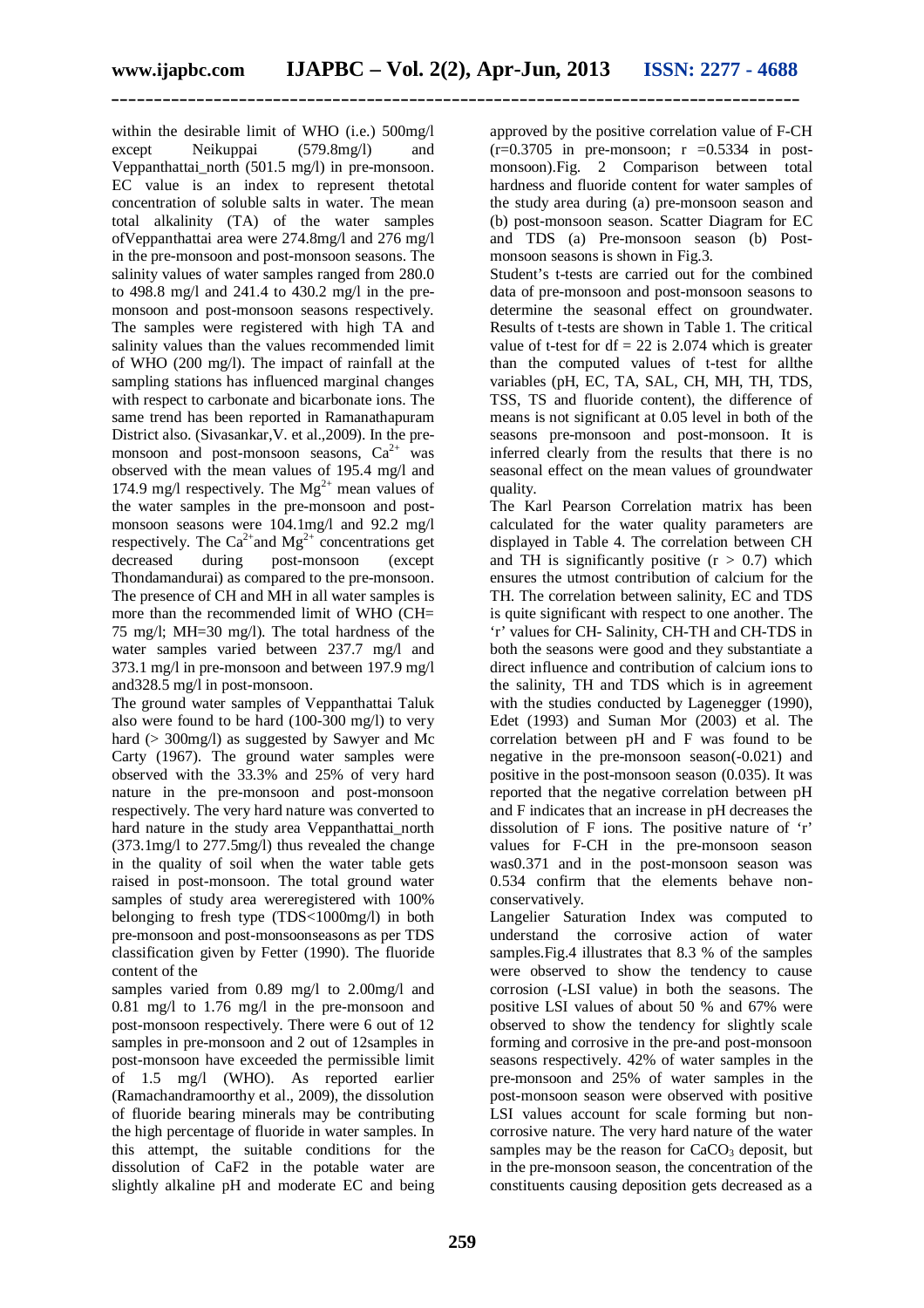result of intensive evaporation in the hot climatic condition. The samples which cause corrosive action may be due to the low alkalinity.

From Fig.5, it is found that WQI for12 samples ranges from 29.37 to 112.66 and 30.59 to 102.09 in the pre-monsoon and post-monsoon seasons respectively. The WQI of water samples of study area in the pre-monsoon and post-monsoon seasons haveregistered 50% of good category, 25% and 33.33% under the poor category, about 16.67 and 8.33% under very poor categoryand about 8.33% under unfit category respectively.

#### **CONCLUSION**

The present study was confined to Veppanthattai Taluk. The pHs of water samples vary from slightly acidic to slightly alkaline. The influence of rain fall on the carbonate and bicarbonate ions of water samples was observed. The water samples were found to have hard (66.7% in pre-monsoon and 75%in post-monsoon) and very hard nature (33.3% in pre-monsoon and 25% in post-monsoon).The TDS values of total water samples of study area have been registered with100% belonging to fresh type in both pre-monsoon and post-monsoon seasons. In the areas where the fluoride content of water is more than the permissible limit of 1.5 mg/l (WHO)defluoridation has to be done and supplied to the children and public. The rate of accumulation of fluoride in the human body can be reduced by calcium and phosphorous rich food (JanardhanaRaju et al, 2009).

Most of the samples were observed with positive LSI value indicate the slightly scale forming and corrosive nature while few samples were observed with high positive LSI value explaining the scale forming and non-corrosive nature. Only one sample with negative LSI in each season was also observed.

The WQI of water samples of study area in the premonsoon and post-monsoon seasons have registered 50% of good category, 25% and 33.33% under the poor category and about 16.67 and 8.03%under very poor category respectively. About 8.33% of samples are under unfit category in both the seasons with respect to WQI value.

#### **Management Plan**

Proper treatments of water viz., water softening and defluoridation should be done to minimize the hardness and fluoride content in drinking water.

#### **ACKNOWLEDGEMENTS**

The authors thank the Principals and Managements of St. Joseph's College (Autonomous), Tiruchirappalli and M.A.M. School of Engineering, Tiruchirappalli for encouragement and support.

|                      | District in the pre-monsoon and post-monsoon seasons |                   |     |       |      |        |       |             |       |                 |       |          |       |
|----------------------|------------------------------------------------------|-------------------|-----|-------|------|--------|-------|-------------|-------|-----------------|-------|----------|-------|
| <b>Water Samples</b> |                                                      | Temp $\mathrm{C}$ |     | рH    |      | EC(mS) |       | $TA$ (mg/l) |       | Salinity (mg/l) |       | CH(mg/l) |       |
|                      | Source                                               | PM1               | PM2 | PM1   | PM2  | PM1    | PM2   | PM1         | PM2   | PM1             | PM2   | PM1      | PM2   |
| Agaram               | <b>BW</b>                                            | 33                | 30  | 7.61  | 7.47 | 0.627  | 0.568 | 170.8       | 161   | 420.3           | 353.3 | 207.5    | 178.8 |
| Arumbayur            | <b>OW</b>                                            | 30                | 26  | 7.02  | 7.06 | 0.562  | 0.532 | 302         | 308.3 | 346.5           | 315.8 | 188.2    | 151   |
| Kaikalathur          | <b>BW</b>                                            | 34                | 29  | 6.81  | 6.99 | 0.536  | 0.509 | 328.1       | 356.4 | 303.3           | 272.6 | 190.8    | 163.3 |
| Neikuppai            | <b>BW</b>                                            | 33                | 30  | 7.97  | 7.78 | 0.879  | 0.858 | 197.3       | 246   | 498.8           | 430.2 | 226.2    | 202.7 |
| Peraiyar             | OW                                                   | 29                | 25  | 6.77  | 6.96 | 0.513  | 0.52  | 300.1       | 287.3 | 317.9           | 325   | 205.1    | 192.8 |
| Pillangulam          | OW                                                   | 29                | 26  | 7.38  | 7.31 | 0.67   | 0.503 | 290.8       | 272.2 | 390.3           | 298.6 | 171.6    | 147.7 |
| Poolambadi           | <b>BW</b>                                            | 32                | 30  | 6.56  | 6.68 | 0.51   | 0.503 | 306         | 294.4 | 315             | 300.3 | 165.6    | 142.2 |
| Thondamandurai       | <b>BW</b>                                            | 34                | 30  | 7.17  | 7.01 | 0.581  | 0.56  | 278.2       | 250.6 | 403.9           | 353.2 | 197.7    | 208.1 |
| Thondappadi          | <b>BW</b>                                            | 33                | 31  | 7.82  | 7.6  | 0.678  | 0.54  | 337.1       | 349   | 467.3           | 369.6 | 235      | 226.8 |
| Valikandapuram       | OW                                                   | 30                | 25  | 7.12  | 7.27 | 0.482  | 0.465 | 277         | 289.5 | 280             | 241.4 | 158.8    | 127.2 |
| Veppanthattai_North  | <b>BW</b>                                            | 34                | 31  | 7.98  | 7.68 | 0.719  | 0.606 | 208.5       | 213.5 | 463.3           | 392.2 | 206.1    | 176.8 |
| Veppanthattai_South  | <b>BW</b>                                            | 33                | 30  | 6.9   | 7.03 | 0.523  | 0.503 | 301.6       | 283.2 | 328.2           | 300.4 | 192.3    | 180.8 |
| t-test               |                                                      | 3.851             |     | 0.117 |      | 1.149  |       | $-0.055$    |       | 1.876           |       | 1.893    |       |

**Table 1: Physico-chemical parameters of 12 groundwater samples of Veppanthattai Taluk, Perambalur District in the pre-monsoon and post-monsoon seasons**

BW Bore well, OW Open well, EC Electrical Conductivity (mS), TA Total Alkalinity (mg/l), CH Calcium Hardness (mg/l), PM1 Pre-monsoon, PM2 Post- monsoon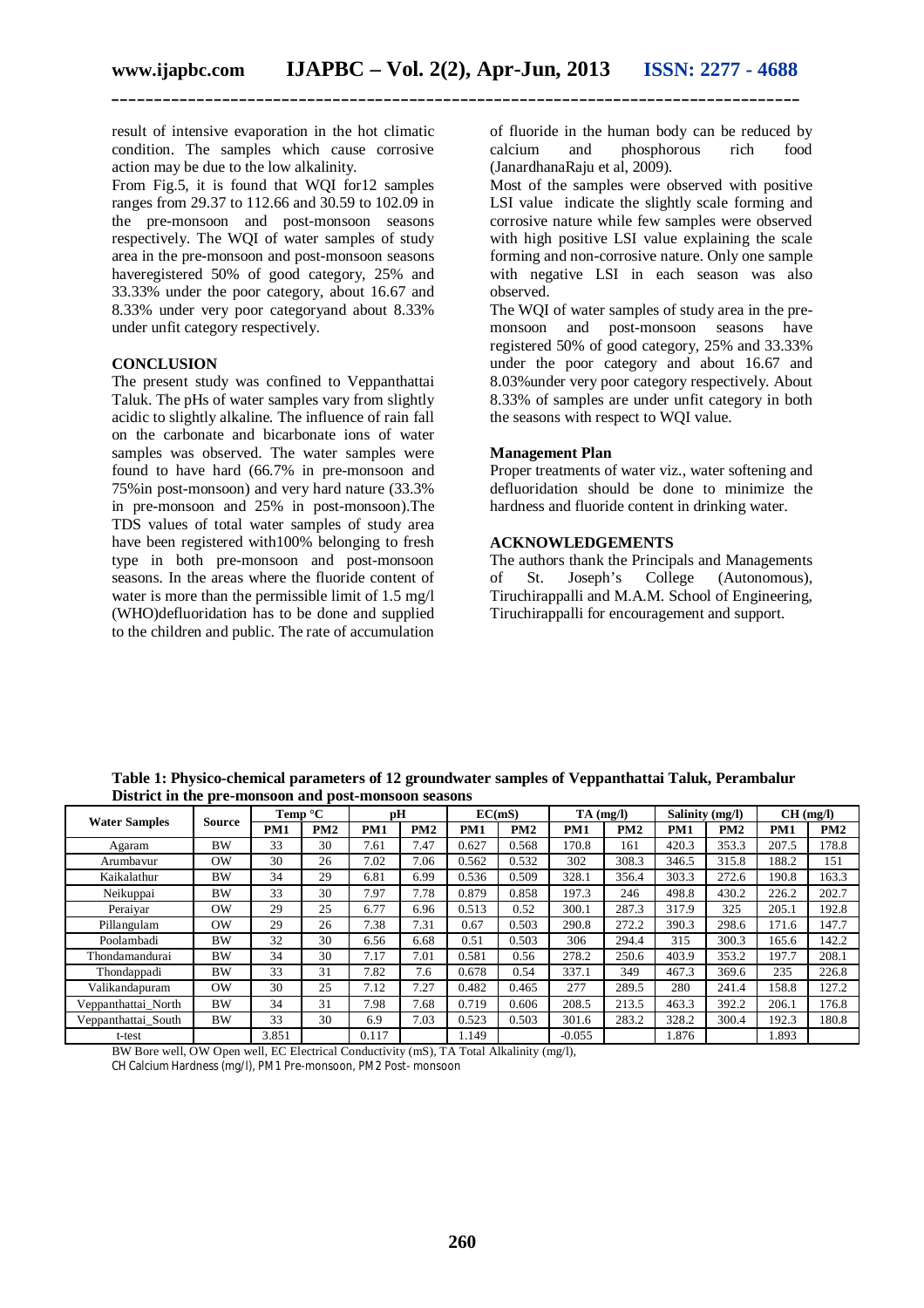.

| <b>Water Samples</b> |           | MH(mg/l)   |       | TH(mg/l) |       | $TDS$ (mg/l) |       | $TSS$ (mg/l) |                 | $TS$ (mg/l)     |       | <b>Fluoride</b> |      |
|----------------------|-----------|------------|-------|----------|-------|--------------|-------|--------------|-----------------|-----------------|-------|-----------------|------|
|                      | Source    | <b>PM1</b> | PM2   | PM1      | PM2   | PM1          | PM2   | PM1          | PM <sub>2</sub> | PM <sub>1</sub> | PM2   | PM1             | PM2  |
| Agaram               | <b>BW</b> | 90.3       | 93    | 297.8    | 271.8 | 479          | 408.3 | 106.71       | 13.3            | 585.7           | 521.6 | 1.67            | 1.28 |
| Arumbayur            | $\alpha$  | 79.2       | 84.2  | 267.4    | 235.2 | 402.1        | 361.6 | 260.3        | 278.6           | 662.4           | 640.2 | 1.01            | 0.95 |
| Kaikalathur          | <b>BW</b> | 101.6      | 80.4  | 292.4    | 243.7 | 358.3        | 306.8 | 97.8         | 90.3            | 456.1           | 397.1 | 2               | 1.62 |
| Neikuppai            | <b>BW</b> | 121.7      | 105   | 347.9    | 307.7 | 579.8        | 497.1 | 127.1        | 138.6           | 706.9           | 635.7 | 1.91            | 1.76 |
| Peraiyar             | $\alpha$  | 88.2       | 83.1  | 293.3    | 275.9 | 376.3        | 397   | 79.8         | 203.2           | 556.1           | 600.2 | 1.17            | 1.2  |
| Pillangulam          | $\alpha$  | 96.8       | 98.2  | 268.4    | 245.9 | 428.8        | 390.7 | 270          | 306             | 698.8           | 696.7 | 0.98            | 0.81 |
| Poolambadi           | <b>BW</b> | 89.7       | 96.3  | 255.3    | 238.5 | 351.7        | 364.2 | 148.2        | 135.9           | 499.9           | 500.1 | 1.82            | 1.44 |
| Thondamandurai       | <b>BW</b> | 138.8      | 120.4 | 336.3    | 328.5 | 445          | 396.8 | 190          | 167.6           | 635             | 564.4 | 1.19            | 1.37 |
| Thondappadi          | <b>BW</b> | 108.3      | 97.9  | 343.3    | 324.7 | 488.1        | 376.2 | 89.9         | 94.6            | 578             | 470.8 | 1.65            | 1.33 |
| Valikandapuram       | <b>OW</b> | 78.9       | 70.7  | 237.7    | 197.9 | 307.7        | 272.4 | 198.2        | 210.5           | 505.9           | 482.9 | 0.89            | 0.82 |
| Veppanthattai North  | <b>BW</b> | 167        | 100.7 | 373.1    | 277.5 | 501.5        | 428.8 | 128.3        | 114.5           | 629.8           | 543.3 | 0.98            | 1.17 |
| Veppanthattai South  | <b>BW</b> | 88.2       | 75.9  | 280.5    | 256.7 | 367          | 318.3 | 103.9        | 112             | 470.9           | 430.3 | 1.46            | 1.42 |
| t-test               |           | 1.379      |       | .97      |       | 1.671        |       | $-0.198$     |                 | 1.156           |       | 0.9             |      |

#### **Table 1a: continued**

**\_\_\_\_\_\_\_\_\_\_\_\_\_\_\_\_\_\_\_\_\_\_\_\_\_\_\_\_\_\_\_\_\_\_\_\_\_\_\_\_\_\_\_\_\_\_\_\_\_\_\_\_\_\_\_\_\_\_\_\_\_\_\_\_\_\_\_\_\_\_\_\_\_\_\_\_\_\_\_\_\_**

BW Bore well, OW Open well, MH Magnesium Hardness (mg/l), TH Total Hardness (mg/l),

TDS Total Dissolved Solids (mg/l), TSS Total Suspended Solids (mg/l), TS Total Solids (mg/l), PM1 Pre-monsoon, PM2 Post- monsoon.

| Table 2: Descriptive statistics of ground water samples of Veppanthattai Taluk, Perambalur District in |  |  |
|--------------------------------------------------------------------------------------------------------|--|--|
| pre-monsoon and post-monsoon seasons                                                                   |  |  |

| Parameter  |                |                | Pre-monsoon season |          |           | Post-monsoon season |                |        |          |         |  |
|------------|----------------|----------------|--------------------|----------|-----------|---------------------|----------------|--------|----------|---------|--|
|            | <b>Minimum</b> | <b>Maximum</b> | Mean               | $\sigma$ | <b>CV</b> | <b>Minimum</b>      | <b>Maximum</b> | Mean   | $\sigma$ | CV      |  |
| Temp.      | 29             | 34             | 32.00              | 1.95     | 3.82      | 25                  | 31             | 28.58  | 2.35     | 5.54    |  |
| рH         | 6.56           | 7.98           | 7.26               | 0.49     | 0.24      | 6.68                | 7.78           | 7.24   | 0.34     | 0.11    |  |
| EC         | 0.482          | 0.879          | 0.61               | 0.11     | 0.01      | 0.465               | 0.858          | 0.56   | 0.10     | 0.01    |  |
| Salinity   | 280.00         | 498.80         | 377.90             | 73.05    | 5335.63   | 241.40              | 430.20         | 329.30 | 52.76    | 2783.86 |  |
| <b>TS</b>  | 456.10         | 706.90         | 582.13             | 86.46    | 7475.11   | 397.10              | 696.70         | 540.28 | 90.66    | 8219.72 |  |
| <b>TDS</b> | 307.70         | 579.80         | 423.78             | 78.02    | 6086.41   | 272.40              | 497.10         | 376.52 | 59.38    | 3525.49 |  |
| <b>TSS</b> | 89.90          | 270.00         | 158.35             | 61.70    | 3806.93   | 90.30               | 306.00         | 163.76 | 71.62    | 5128.72 |  |
| TH         | 237.70         | 373.10         | 299.47             | 41.85    | 1751.84   | 197.90              | 328.50         | 267.00 | 38.93    | 1515.73 |  |
| CH.        | 158.80         | 235.00         | 195.41             | 22.87    | 523.07    | 127.20              | 226.80         | 174.85 | 29.75    | 884.81  |  |
| MН         | 78.90          | 167.00         | 104.06             | 26.47    | 700.54    | 70.70               | 120.40         | 92.15  | 13.92    | 193.75  |  |
| TA         | 170.80         | 337.10         | 274.79             | 53.33    | 2844.01   | 161.00              | 356.40         | 275.95 | 54.13    | 2929.78 |  |
| F          | 0.89           | 2.00           | 1.39               | 0.40     | 0.16      | 0.81                | 1.76           | 1.26   | 0.30     | 0.09    |  |

Temp = Temperature in ºC; pH in units; EC = Electrical conductivity in mS; all other parameters are expressed in mg/l; σ Standard Deviation ; CV coefficient of variance

| Table 3: Potable status of ground water samples in the Veppanthattai Taluk of Perambalur District in |
|------------------------------------------------------------------------------------------------------|
| pre-monsoon and post-monsoon seasons                                                                 |

| Parameter       | WHO (2006)               |                          | Pre-monsoon              |            | Post-monsoon             |                          |            |  |  |
|-----------------|--------------------------|--------------------------|--------------------------|------------|--------------------------|--------------------------|------------|--|--|
|                 | <b>Permissible Level</b> | <b>BPL</b>               | <b>WPL</b>               | <b>APL</b> | <b>BPL</b>               | <b>WPL</b>               | <b>APL</b> |  |  |
| рH              | $6.5 - 8.5$              | -                        | 12                       |            | $\overline{\phantom{0}}$ | 12                       |            |  |  |
| $EC$ (mS)       | 1.4                      | 12                       | $\overline{\phantom{a}}$ |            | 12                       |                          |            |  |  |
| Salinity (mg/l) | 200-600                  | $\overline{\phantom{0}}$ | 12                       |            |                          | 12                       |            |  |  |
| $TS$ (mg/l)     | 500-1000                 |                          | Q                        |            | 4                        | 8                        |            |  |  |
| $TDS$ (mg/l)    | 500-1000                 | 10                       |                          |            | 12                       | $\overline{\phantom{a}}$ |            |  |  |
| $TSS$ (mg/l)    | $0 - 5$                  | $\overline{\phantom{a}}$ |                          | 12         | $\overline{\phantom{a}}$ |                          | 12         |  |  |
| TH(mg/l)        | 300-500                  | 8                        |                          |            | 9                        | 3                        |            |  |  |
| CH(mg/l)        | 75-200                   | $\overline{\phantom{a}}$ |                          |            | $\overline{\phantom{a}}$ | Q                        |            |  |  |
| MH(mg/l)        | $30 - 150$               |                          | 11                       |            | $\overline{\phantom{0}}$ | 12                       |            |  |  |
| $TA$ (mg/l)     | 200                      | $\mathcal{L}$            |                          | 10         |                          |                          |            |  |  |
| F(mg/l)         | $0.5 - 1.5$              |                          |                          |            |                          | 10                       |            |  |  |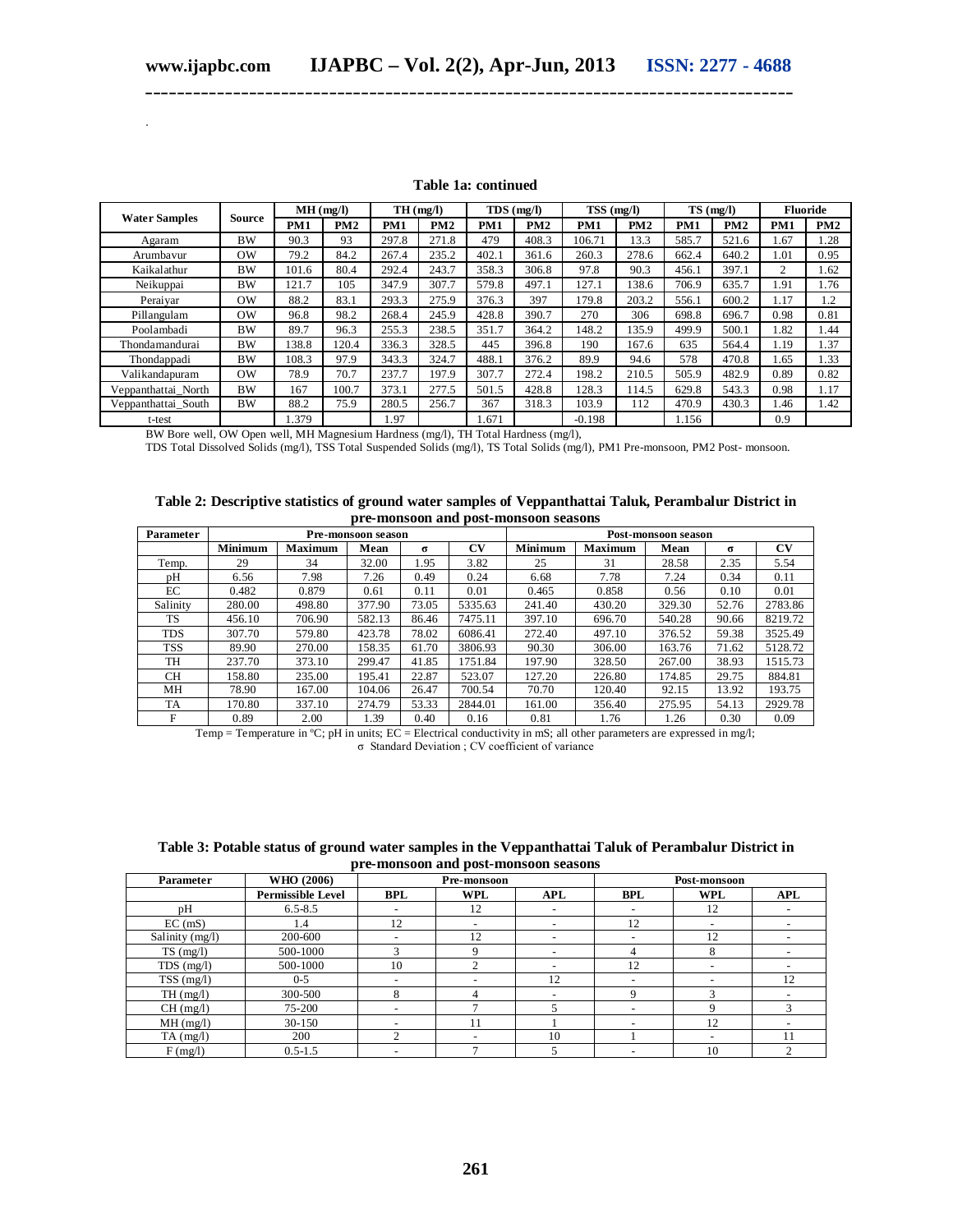| <b>Seasons</b> | <b>Parameters</b> | рH       | EC       | TA       | <b>Salinity</b> | <b>CH</b> | <b>MH</b> | TH       | <b>TDS</b> | <b>TSS</b> | <b>TS</b> | F  |
|----------------|-------------------|----------|----------|----------|-----------------|-----------|-----------|----------|------------|------------|-----------|----|
| Pre-monsoon    |                   | 1        |          |          |                 |           |           |          |            |            |           |    |
| Post-monsoon   | pH                |          |          |          |                 |           |           |          |            |            |           |    |
| Pre-monsoon    |                   | $.869**$ |          |          |                 |           |           |          |            |            |           |    |
| Post-monsoon   | $\rm EC$          | $.636*$  |          |          |                 |           |           |          |            |            |           |    |
| Pre-monsoon    |                   | $-.619*$ | $-.568$  | 1        |                 |           |           |          |            |            |           |    |
| Post-monsoon   | TA                | $-.391$  | $-.364$  |          |                 |           |           |          |            |            |           |    |
| Pre-monsoon    |                   | .912**   | .918**   | $-.547$  |                 |           |           |          |            |            |           |    |
| Post-monsoon   | Salinity          | $.674*$  | .829**   | $-.452$  |                 |           |           |          |            |            |           |    |
| Pre-monsoon    | CH                | $.644*$  | $.643*$  | $-.265$  | .765**          | 1         |           |          |            |            |           |    |
| Post-monsoon   |                   | .395     | .464     | $-060$   | .729**          |           |           |          |            |            |           |    |
| Pre-monsoon    | MH                | $.602*$  | .574     | $-.385$  | $.667*$         | .436      | 1         |          |            |            |           |    |
| Post-monsoon   |                   | .275     | .491     | $-.359$  | $.693*$         | .528      |           |          |            |            |           |    |
| Pre-monsoon    | TH                | .732**   | $.714**$ | $-.388$  | $.840**$        | .822**    | $.871**$  | 1        |            |            |           |    |
| Post-monsoon   |                   | .400     | .530     | $-.174$  | $.804**$        | .953**    | $.761**$  |          |            |            |           |    |
| Pre-monsoon    | <b>TDS</b>        | .873**   | .945**   | $-.615*$ | .979**          | .782**    | $.624*$   | $.822**$ | 1          |            |           |    |
| Post-monsoon   |                   | .553     | $.822**$ | $-.539$  | .914**          | .536      | $.722**$  | $.667*$  |            |            |           |    |
| Pre-monsoon    | <b>TSS</b>        | $-.230$  | $-.171$  | .161     | $-.262$         | $-.544$   | $-.248$   | $-454$   | $-.251$    | 1          |           |    |
| Post-monsoon   |                   | $-.181$  | $-.222$  | .046     | $-.319$         | $-.475$   | $-.082$   | $-.392$  | $-.051$    |            |           |    |
| Pre-monsoon    | <b>TS</b>         | $.624*$  | $.731**$ | $-.440$  | .696*           | .318      | .386      | .418     | .723**     | .487       |           |    |
| Post-monsoon   |                   | .219     | .363     | $-.317$  | .346            | $-.025$   | .408      | .127     | $.615*$    | .756**     |           |    |
| Pre-monsoon    | F                 | $-.021$  | .213     | $-0.010$ | .156            | .371      | $-.056$   | .167     | .222       | $-.717**$  | $-.312$   |    |
| Post-monsoon   |                   | .035     | .556     | .052     | .451            | .534      | .284      | .509     | .335       | $-0.756**$ | $-.378$   | 1z |

#### **Table 4: Karl-Pearson correlation matrix**

**\_\_\_\_\_\_\_\_\_\_\_\_\_\_\_\_\_\_\_\_\_\_\_\_\_\_\_\_\_\_\_\_\_\_\_\_\_\_\_\_\_\_\_\_\_\_\_\_\_\_\_\_\_\_\_\_\_\_\_\_\_\_\_\_\_\_\_\_\_\_\_\_\_\_\_\_\_\_\_\_\_**

\*\* Correlation is significant at the 0.01 level (2-tailed)

\* Correlation is significant at the 0.05 level (2-tailed)





**(a) (b) Fig. 1: Map of the study area**



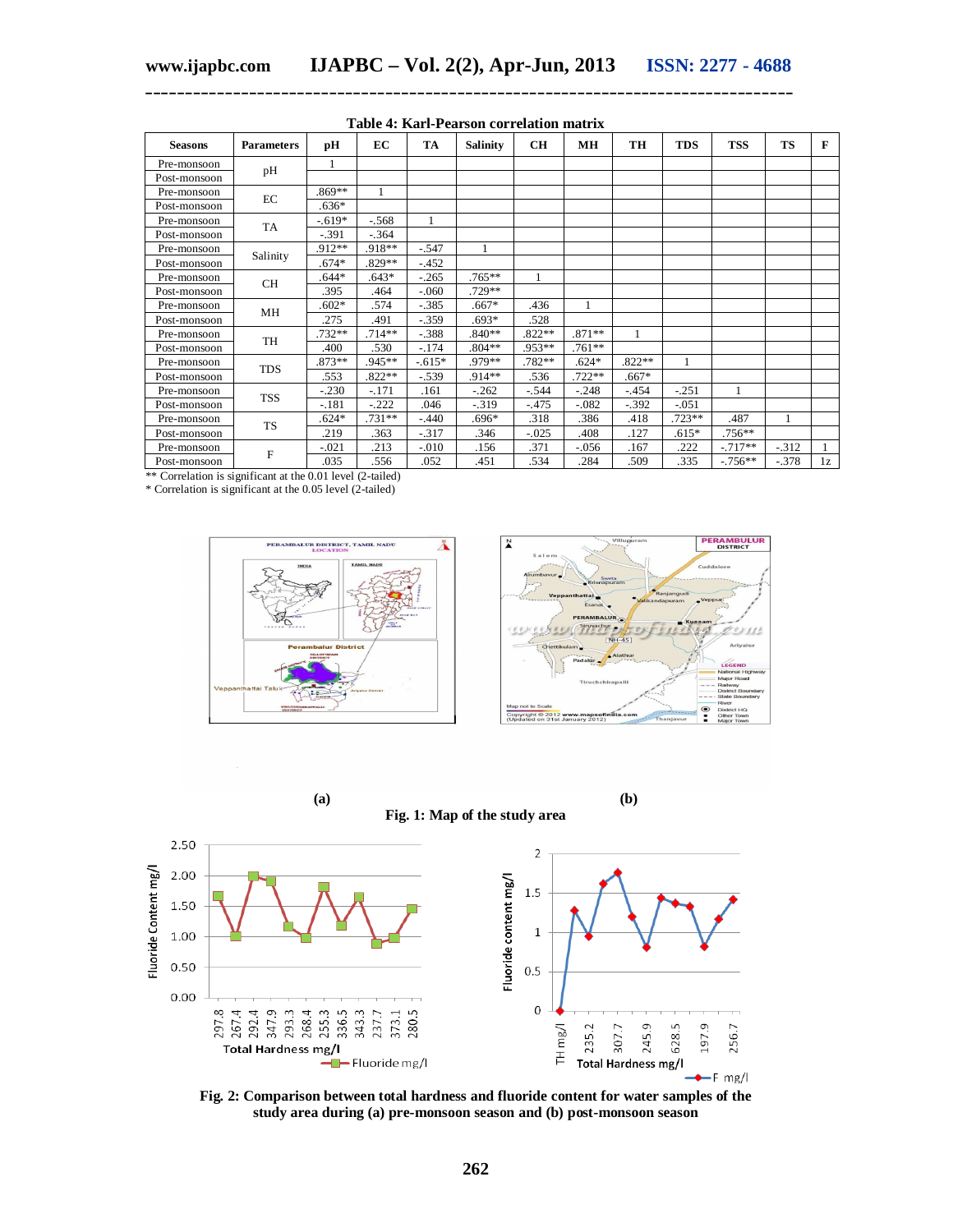

**Fig. 3: Scatter Diagram for EC and TDS (a) Pre-monsoon season (b) Post-monsoon Season**





**Fig. 5: WQI status of ground water of Vappanthattai Taluk**